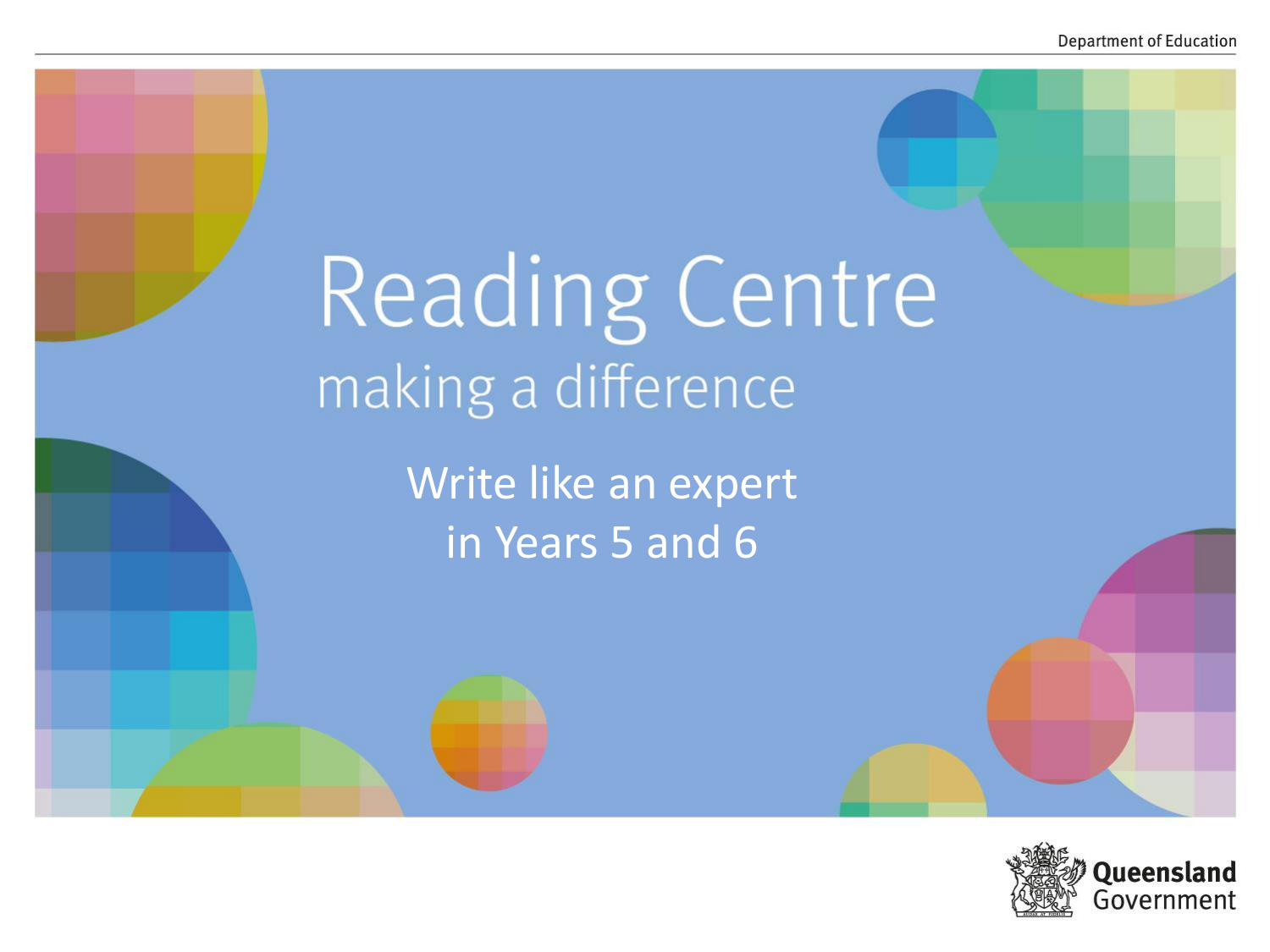## Writing like an expert

**Reading Centre** 

making a difference

Often school-based tests and assignments require you to write like an expert for other experts.

Have you ever found it difficult to change your writing from sounding like how you speak at home to sounding like you are an expert?

This slideshow demonstrates how you can transform everyday writing into expert writing in years five to six.



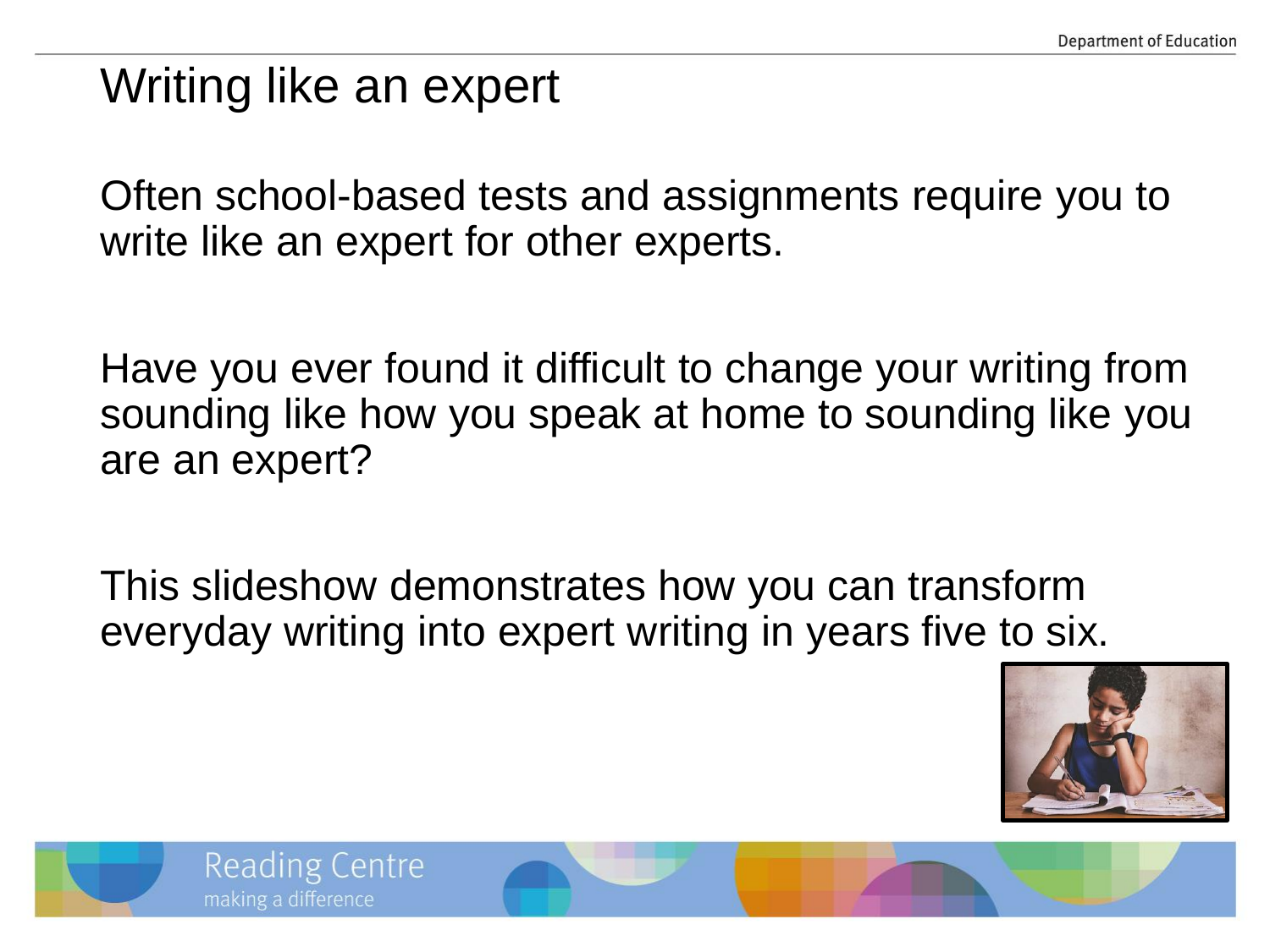## Four important ingredients in expert writing

When writing like an expert for other experts, it is important to:

1. use technical words



- 2. add detail to show how much you know
- 3. connect your ideas so that they flow and make sense
- 4. choose words carefully to be precise.

We will explore each of these aspects separately using an example written task in Science.

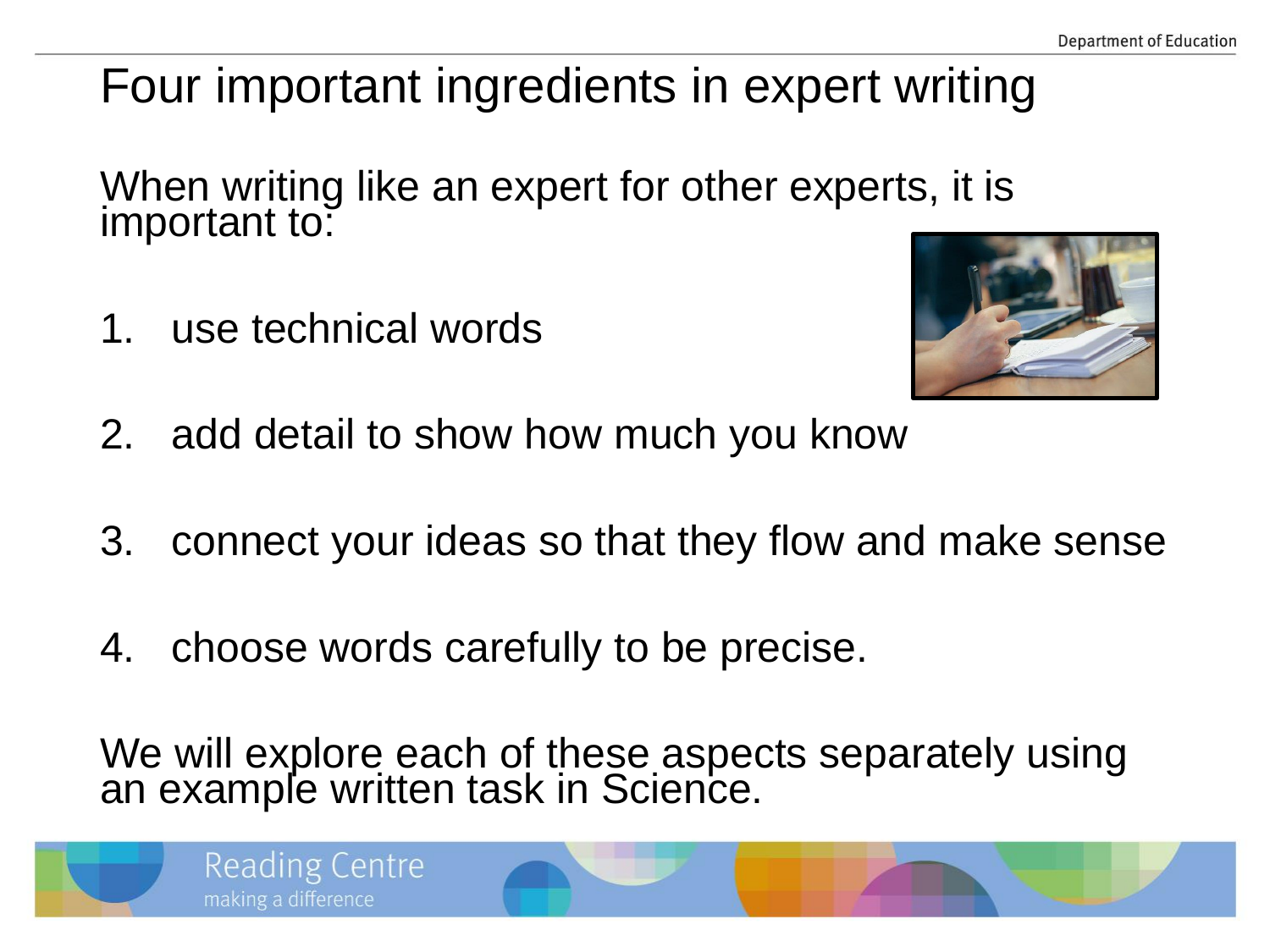The written task

The written task from Science:

Analyse how the form of a Great White shark enables it to function in its environment.

The key thinking word is 'analyse'.



When answering the task, a writer will need to:

• explain how features of a Great White shark's body help it to survive in the ocean.

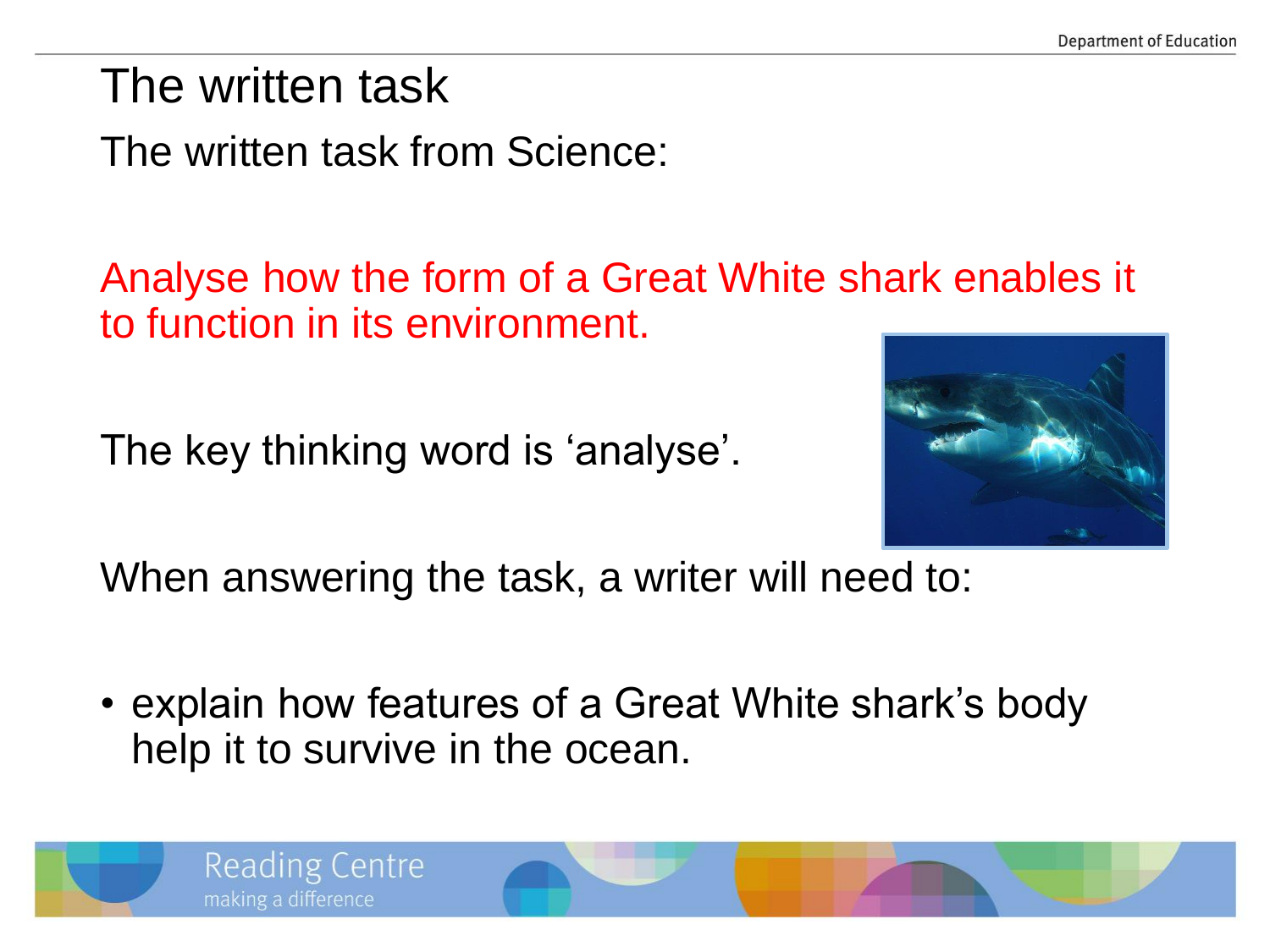## Getting started

To begin, start by writing a couple of sentences to show what you know.

For example:

**Level 1**



Three sentences that use *everyday language*.

The Great White shark has tough skin. It is covered in scales. These scales help it to swim quietly.

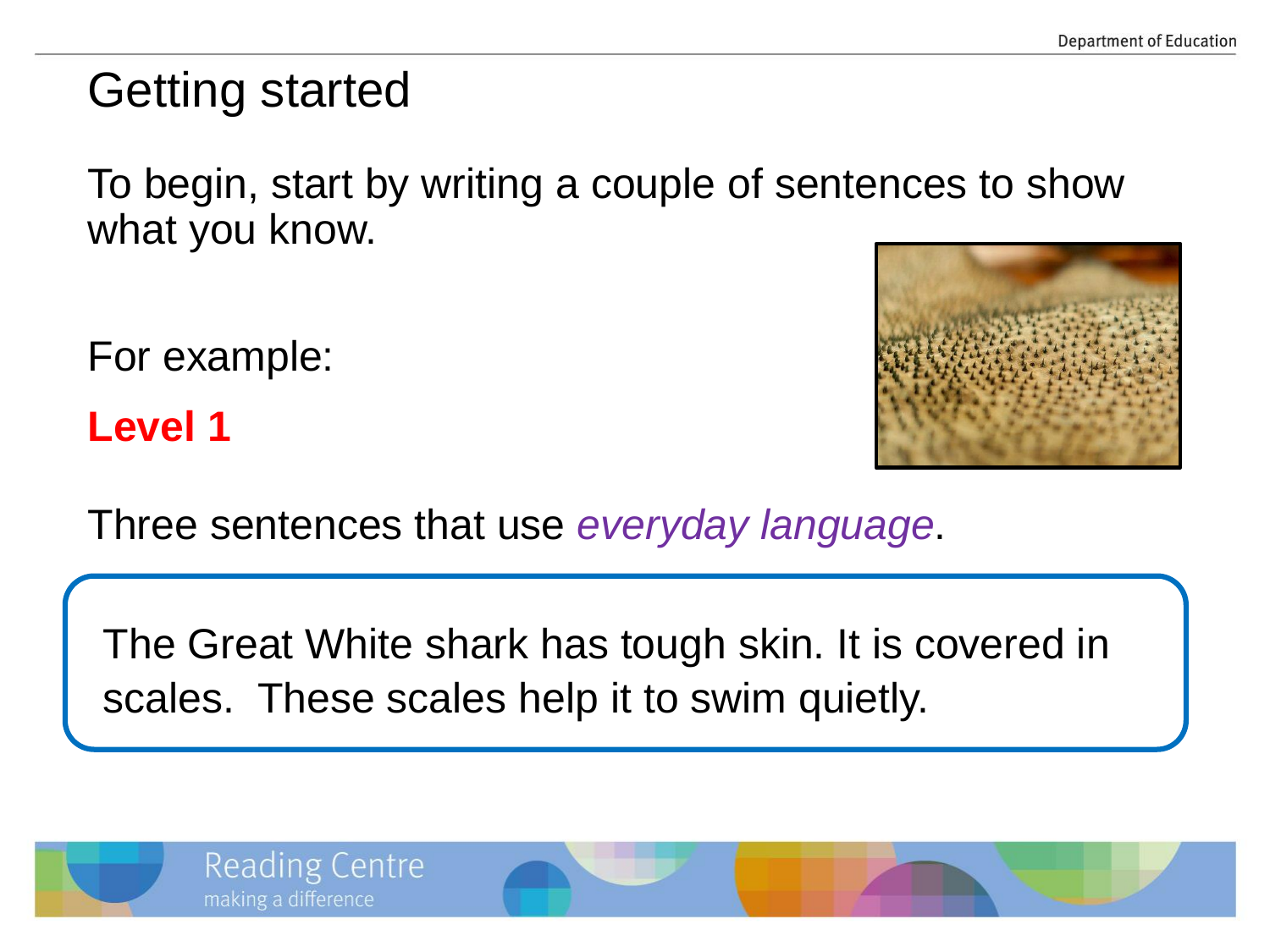# Moving from everyday words to technical words **Level 1**

The Great White shark has rough skin. It is covered in scales. These scales help it to swim quietly.

#### **Level 2**

By changing the everyday words into more technical words, the writing sounds more expert.

The Great White shark, *Carcharodon carcharias,* has rough skin. It is covered in dermal denticles. These denticles help it to swim quietly.



**Reading Centre** 

making a difference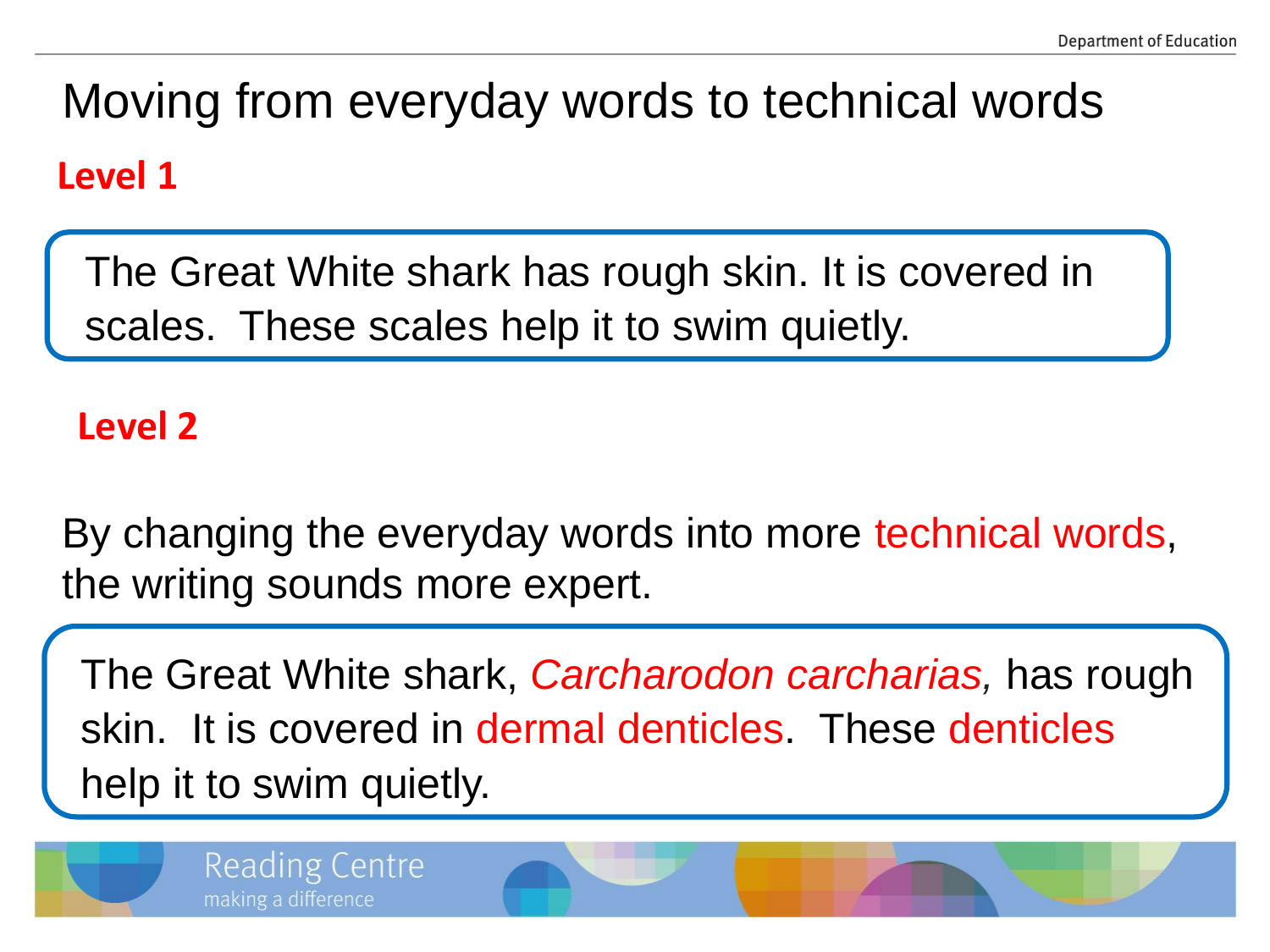# Moving from basic ideas to more detailed ideas

#### **Level 2**

The Great White shark, *Carcharodon carcharias,* has rough skin. It is covered in dermal denticles. These denticles help it to swim quietly.

#### **Level 3**

A writer can add in detail to nouns to sound like an expert.

The Great White shark, *Carcharodon carcharias,* has roughly textured skin. It is covered in tiny, tooth-like dermal denticles with raised ridges. These denticles help it to swim quietly.



**Reading Centre** 

making a difference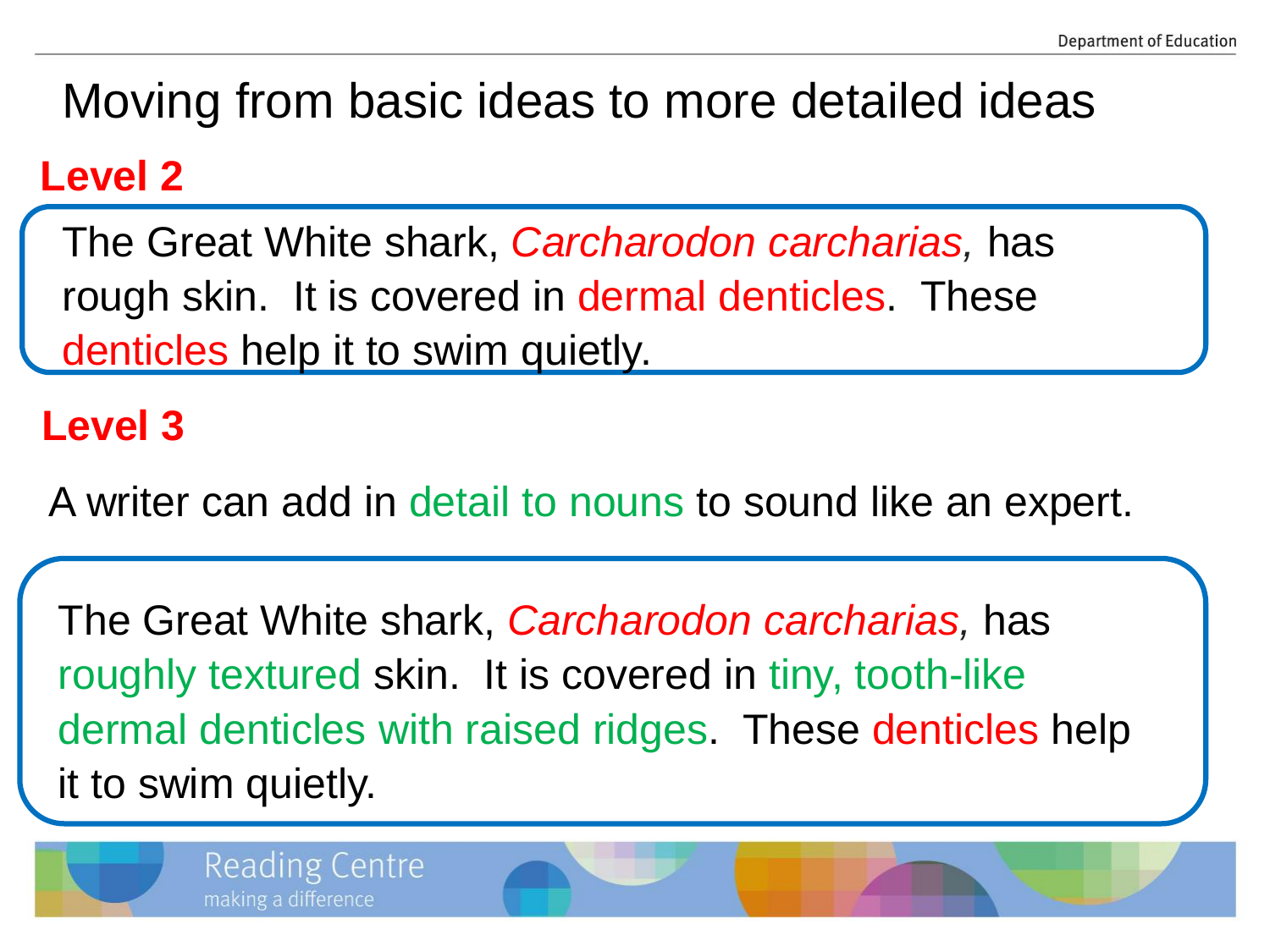## Moving from informal to formal

#### **Level 3**

The Great White shark, *Carcharodon carcharias,* has roughly textured skin. It is covered in tiny, tooth-like dermal denticles with raised ridges. These denticles help it to swim quietly.

#### **Level 4**

A writer can add in detail to verbs to sound like an expert.

The Great White shark, *Carcharodon carcharias,* has roughly textured skin. It is covered in tiny, tooth-like dermal denticles with raised ridges. These denticles help it to manoeuvre easily and quietly through the water.

> **Reading Centre** making a difference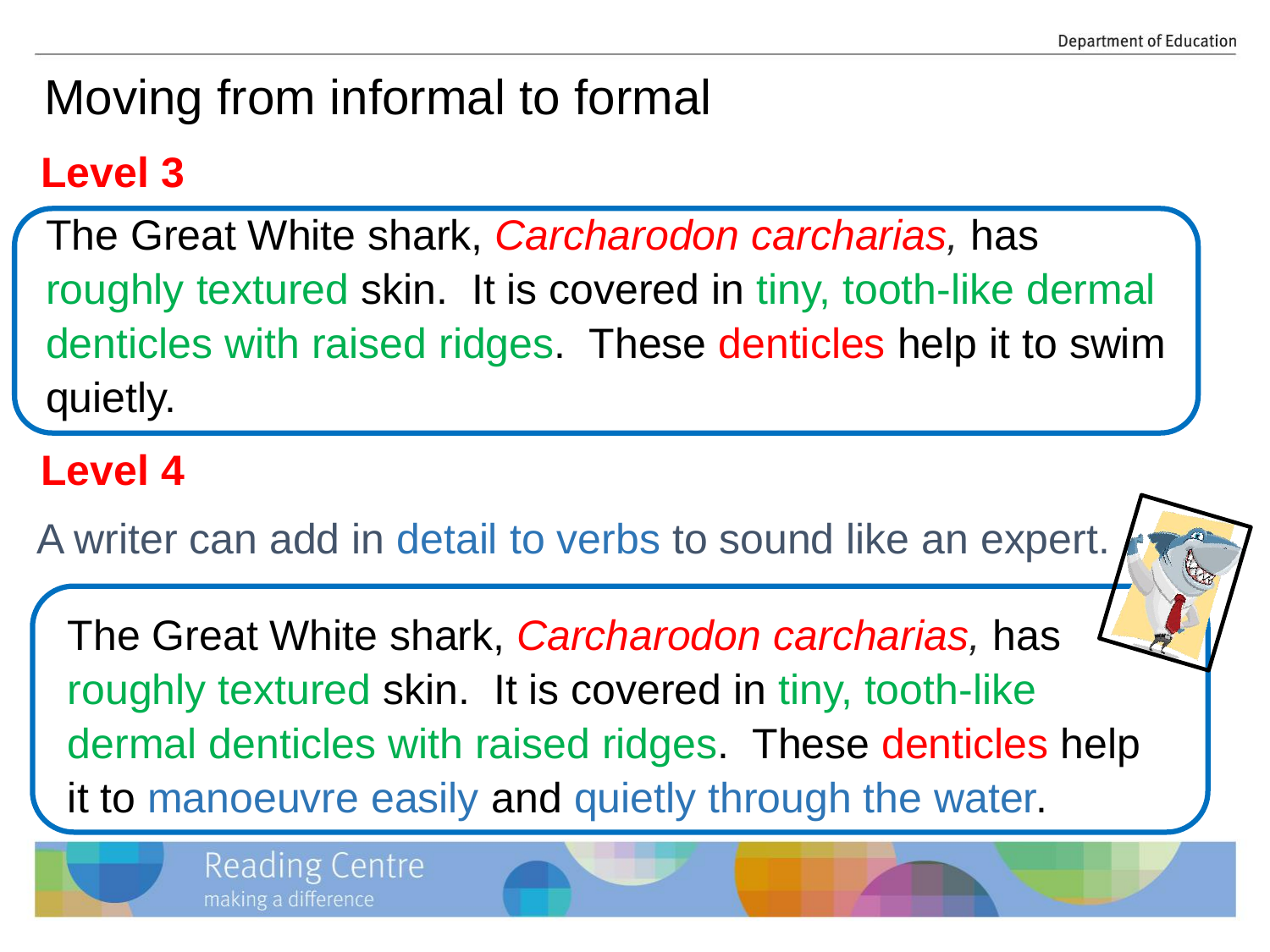## **Level 4** Moving from too many words to just enough



The Great White shark, *Carcharodon carcharias,* has roughly textured skin. It is covered in tiny, tooth-like dermal denticles with raised ridges. These denticles help it to manoeuvre easily and quietly through the water.

### **Level 5**

A writer can join sentences to be brief.

The Great White shark, *Carcharodon carcharias,* has roughly textured skin, covered in tiny, tooth-like dermal denticles with raised ridges. These denticles help it to manoeuvre easily and quietly through the water.

> **Reading Centre** making a difference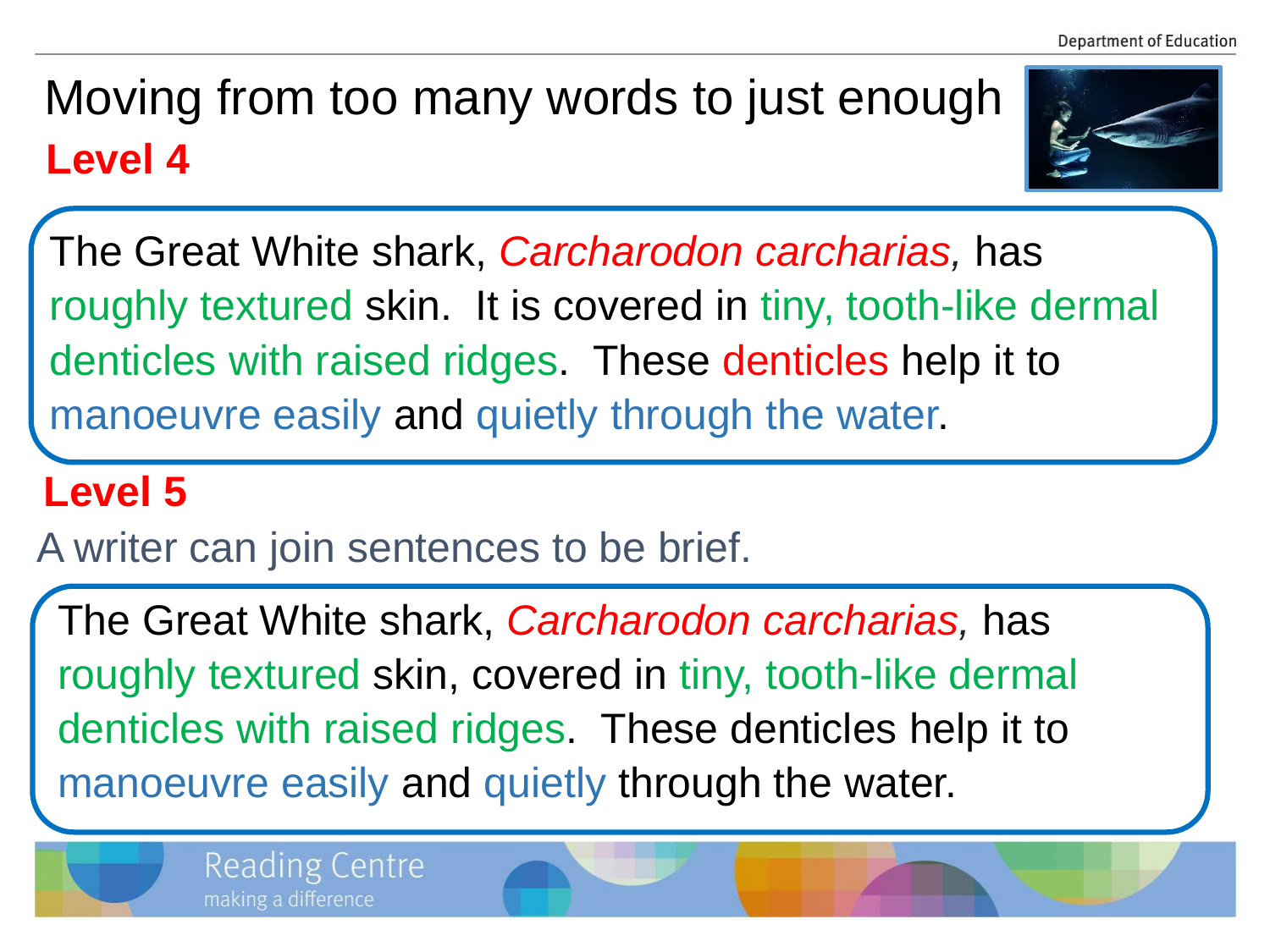### **Level 5** Moving from small ideas to expanded ideas

The Great White shark, *Carcharodon carcharias,* has roughly textured skin, covered in tiny, tooth-like dermal denticles with raised ridges. These denticles help it to manoeuvre easily and quietly through the water.

Level 6 A writer expand ideas to show expert knowledge.

The Great White shark, *Carcharodon carcharias,* has roughly textured skin, covered in tiny, tooth-like dermal denticles with raised ridges. These denticles break the flow of water over the shark's body helping it to manoeuvre easily and quietly through the water.

> **Reading Centre** making a difference